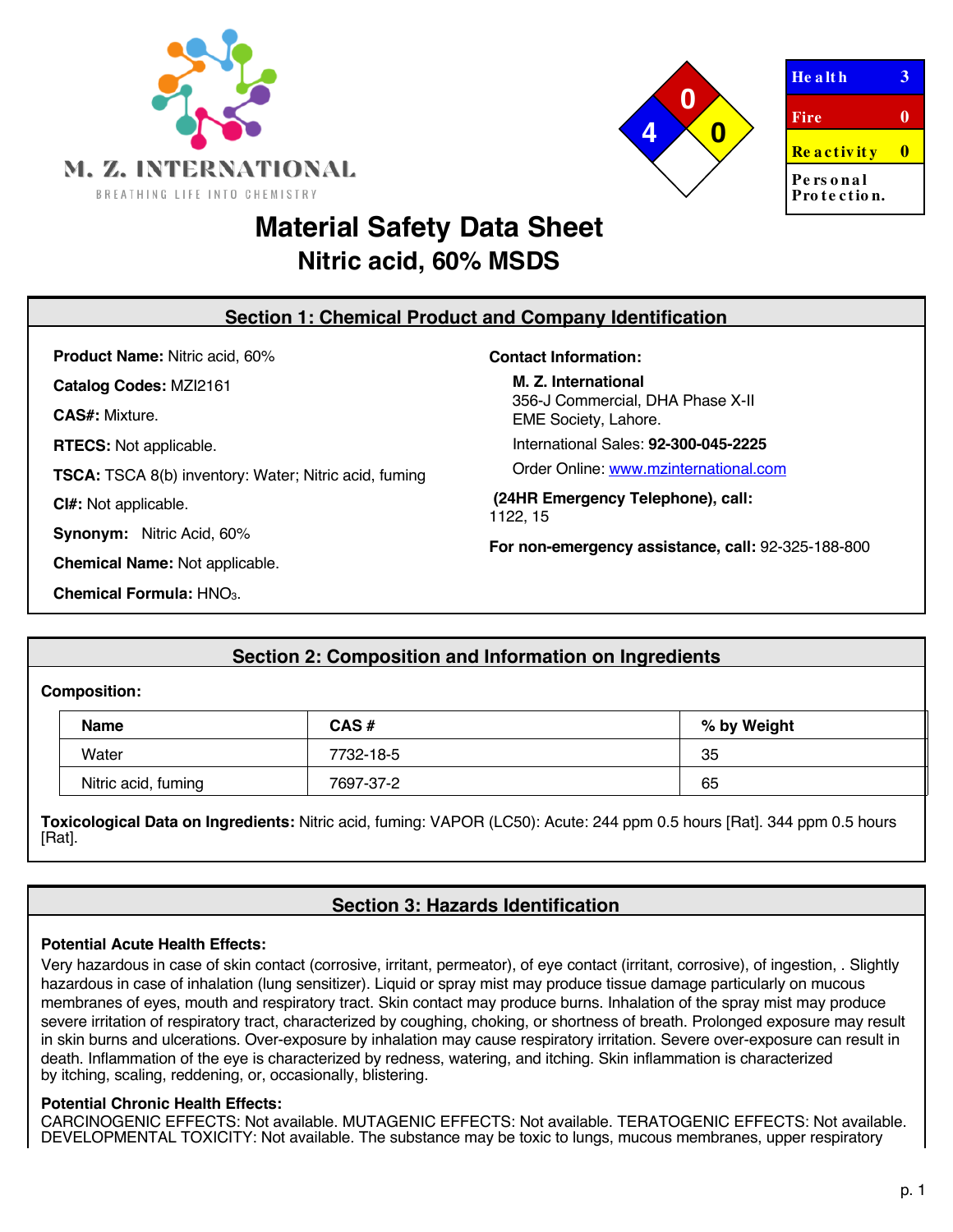tract, skin, eyes, teeth. Repeated or prolonged exposure to the substance can produce target organs damage. Repeated or prolonged contact with spray mist may produce chronic eye irritation and severe skin irritation. Repeated or prolonged exposure to spray mist may produce respiratory tract irritation leading to frequent attacks of bronchial infection.

# **Section 4: First Aid Measures**

# **Eye Contact:**

Check for and remove any contact lenses. In case of contact, immediately flush eyes with plenty of water for at least 15 minutes. Cold water may be used. Get medical attention immediately.

# **Skin Contact:**

In case of contact, immediately flush skin with plenty of water for at least 15 minutes while removing contaminated clothing and shoes. Cover the irritated skin with an emollient. Cold water may be used.Wash clothing before reuse. Thoroughly clean shoes before reuse. Get medical attention immediately.

### **Serious Skin Contact:**

Wash with a disinfectant soap and cover the contaminated skin with an anti-bacterial cream. Seek immediate medical attention.

### **Inhalation:**

If inhaled, remove to fresh air. If not breathing, give artificial respiration. If breathing is difficult, give oxygen. Get medical attention immediately.

### **Serious Inhalation:**

Evacuate the victim to a safe area as soon as possible. Loosen tight clothing such as a collar, tie, belt or waistband. If breathing is difficult, administer oxygen. If the victim is not breathing, perform mouth-to-mouth resuscitation. WARNING: It may be hazardous to the person providing aid to give mouth-to-mouth resuscitation when the inhaled material is toxic, infectious or corrosive. Seek immediate medical attention.

### **Ingestion:**

If swallowed, do not induce vomiting unless directed to do so by medical personnel. Never give anything by mouth to an unconscious person. Loosen tight clothing such as a collar, tie, belt or waistband. Get medical attention immediately.

**Serious Ingestion:** Not available.

# **Section 5: Fire and Explosion Data**

**Flammability of the Product:** Non-flammable.

**Auto-Ignition Temperature:** Not applicable.

**Flash Points:** Not applicable.

**Flammable Limits:** Not applicable.

**Products of Combustion:** Not available.

**Fire Hazards in Presence of Various Substances:** of combustible materials

# **Explosion Hazards in Presence of Various Substances:**

Explosive in presence of reducing materials, of organic materials, of metals, of alkalis. Non-explosive in presence of open flames and sparks, of shocks.

**Fire Fighting Media and Instructions:** Not applicable.

# **Special Remarks on Fire Hazards:**

Flammable in presence of cellulose or other combustible materials. Phosphine, hydrogen sulfide, selenide all ignite when fuming nitric acid is dripped into gas. (Nitric Acid, fuming)

# **Special Remarks on Explosion Hazards:**

Reacts exlposively with metallic powders, carbides, cyanides, sulfides, alkalies and turpentine. Can react explosively with many reducing agents. Arsine, phosphine, tetraborane all oxidized explosively in presence of nitric acid. Cesium and rubidium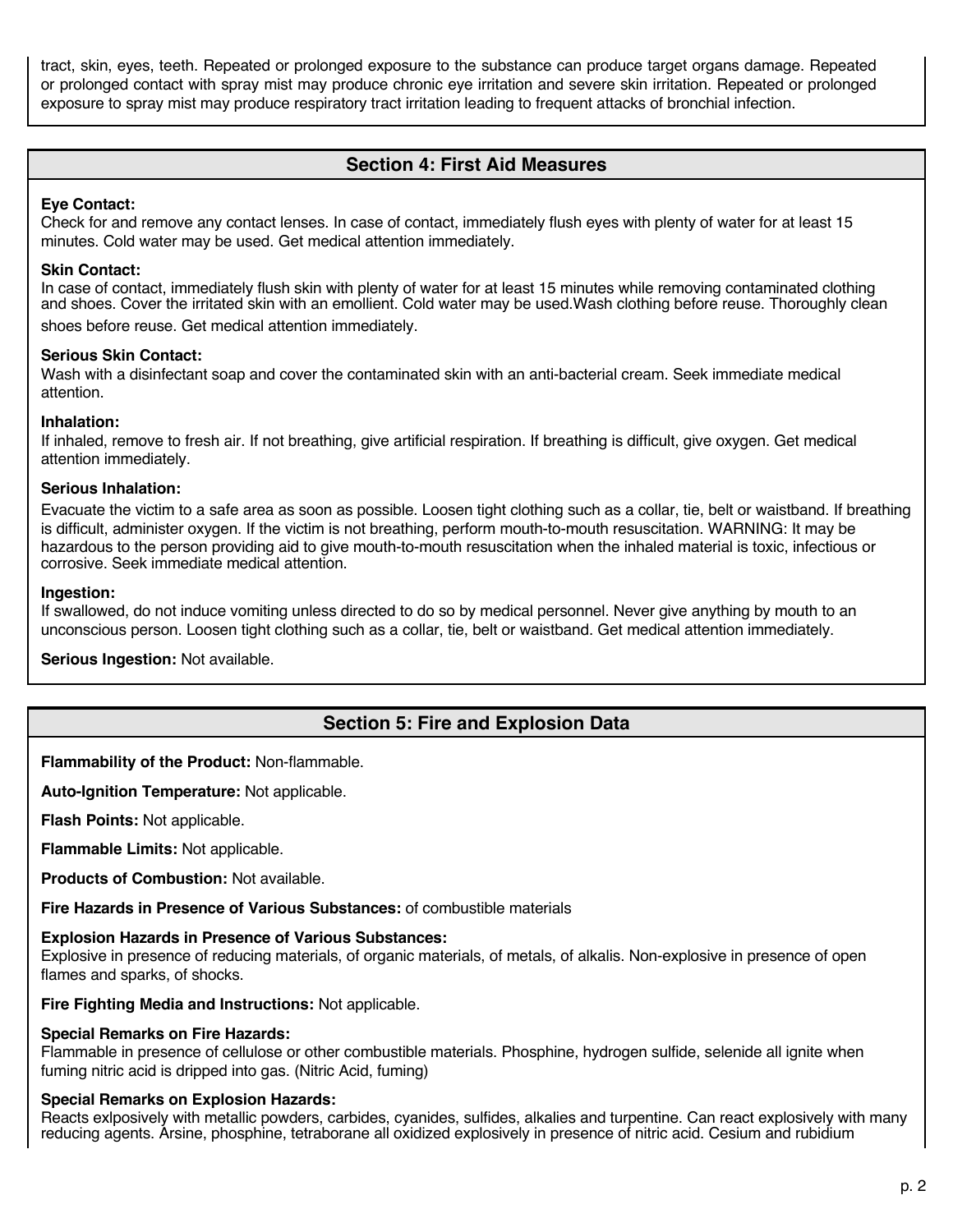acetylides explode in contact with nitric acid. Explosive reaction with Nitric Acid + Nitrobenzene + water. Detonation with Nitric Acid + 4-Methylcyclohexane. (Nitric acid, fuming)

# **Section 6: Accidental Release Measures**

#### **Small Spill:**

Dilute with water and mop up, or absorb with an inert dry material and place in an appropriate waste disposal container. If necessary: Neutralize the residue with a dilute solution of sodium carbonate.

### **Large Spill:**

Corrosive liquid. Oxidizing material. Poisonous liquid. Stop leak if without risk. Absorb with DRY earth, sand or other noncombustible material. Do not get water inside container. Avoid contact with a combustible material (wood, paper, oil, clothing...). Keep substance damp using water spray. Do not touch spilled material. Use water spray curtain to divert vapor drift. Use water spray to reduce vapors. Prevent entry into sewers, basements or confined areas; dike if needed. Call for assistance on disposal. Neutralize the residue with a dilute solution of sodium carbonate. Be careful that the product is not present at a concentration level above TLV. Check TLV on the MSDS and with local authorities.

# **Section 7: Handling and Storage**

#### **Precautions:**

Keep locked up.. Keep container dry. Keep away from heat. Keep away from sources of ignition. Keep away from combustible material.. Do not ingest. Do not breathe gas/fumes/ vapor/spray. Never add water to this product. In case of insufficient ventilation, wear suitable respiratory equipment. If ingested, seek medical advice immediately and show the container or the label. Avoid contact with skin and eyes. Keep away from incompatibles such as reducing agents, combustible materials, organic materials, metals, acids, alkalis, moisture. May corrode metallic surfaces. Store in a metallic or coated fiberboard drum

using a strong polyethylene inner package.

#### **Storage:**

Keep container tightly closed. Keep container in a cool, well-ventilated area. Separate from acids, alkalies, reducing agents and combustibles. See NFPA 43A, Code for the Storage of Liquid and Solid Oxidizers. Do not store above 23°C (73.4°F).

# **Section 8: Exposure Controls/Personal Protection**

### **Engineering Controls:**

Provide exhaust ventilation or other engineering controls to keep the airborne concentrations of vapors below their respective threshold limit value. Ensure that eyewash stations and safety showers are proximal to the work-station location.

### **Personal Protection:**

Face shield. Full suit. Vapor respirator. Be sure to use an approved/certified respirator or equivalent. Gloves. Boots.

### **Personal Protection in Case of a Large Spill:**

Splash goggles. Full suit. Vapor respirator. Boots. Gloves. A self contained breathing apparatus should be used to avoid inhalation of the product. Suggested protective clothing might not be sufficient; consult a specialist BEFORE handling this product.

#### **Exposure Limits:**

TWA: 2 STEL: 4 (ppm) from ACGIH (TLV) [United States] TWA: 2 STEL: 4 from OSHA (PEL) [United States] Consult local authorities for acceptable exposure limits.

# **Section 9: Physical and Chemical Properties**

### **Physical state and appearance:** Liquid.

**Odor:** Acrid. Disagreeable and choking. (Strong.)

**Taste:** Not available.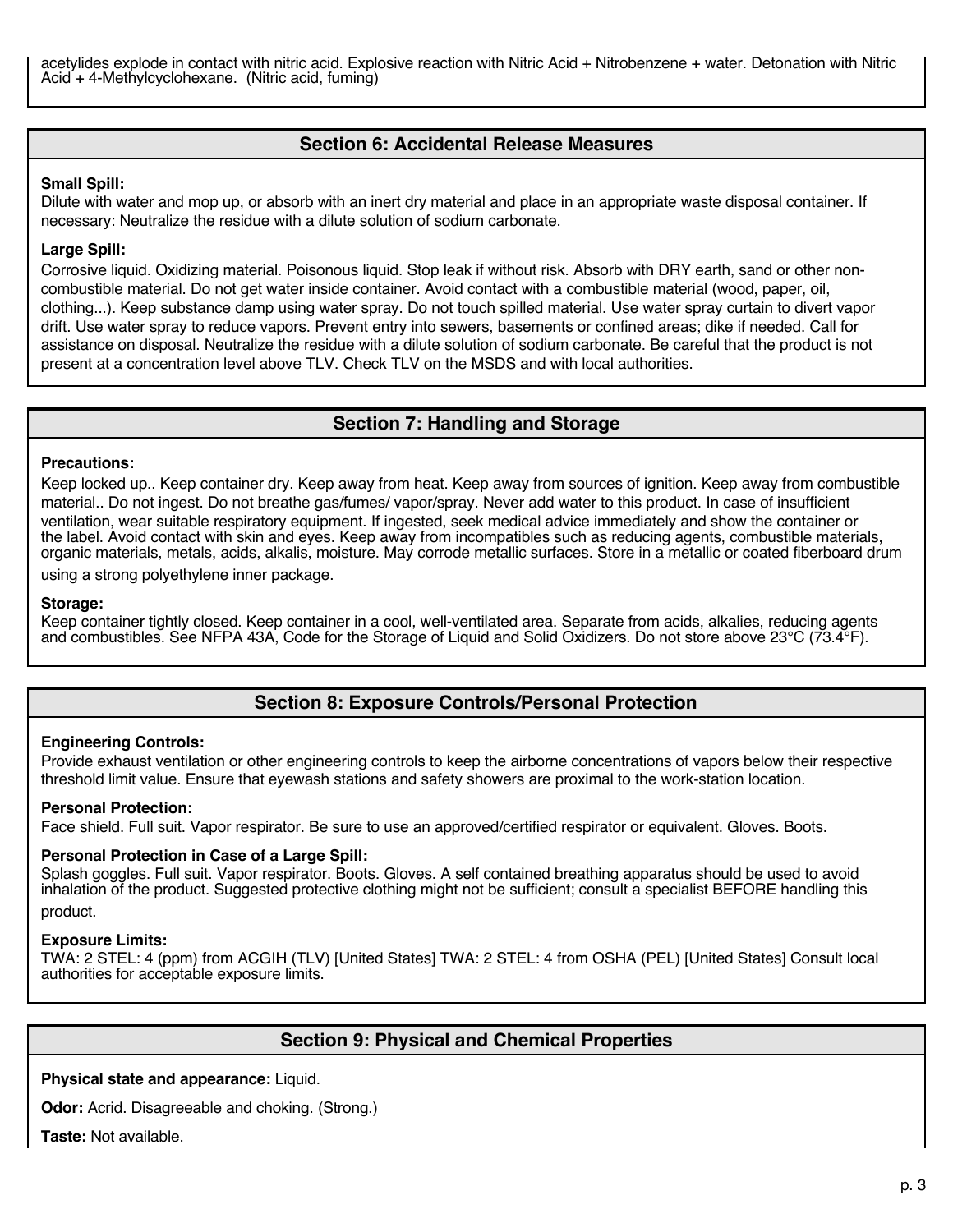**Molecular Weight:** Not applicable.

**Color:** Colorless to light yellow.

**pH (1% soln/water):** Acidic.

**Boiling Point:** 121°C (249.8°F)

**Melting Point:** -41.6°C (-42.9°F)

**Critical Temperature:** Not available.

**Specific Gravity: 1.408 (Water = 1)** 

**Vapor Pressure:** 6 kPa (@ 20°C)

**Vapor Density:** 2.5 (Air = 1)

**Volatility:** Not available.

**Odor Threshold:** 0.29 ppm

**Water/Oil Dist. Coeff.:** Not available.

**Ionicity (in Water):** Not available.

**Dispersion Properties:** See solubility in water, diethyl ether.

**Solubility:**

Easily soluble in cold water, hot water. Soluble in diethyl ether.

# **Section 10: Stability and Reactivity Data**

**Stability:** The product is stable.

**Instability Temperature:** Not available.

**Conditions of Instability:** Incompatible materials

### **Incompatibility with various substances:**

Highly reactive with alkalis. Reactive with reducing agents, combustible materials, organic materials, metals, acids.

### **Corrosivity:**

Extremely corrosive in presence of aluminum, of copper. Non-corrosive in presence of glass, of stainless steel(304), of stainless steel(316), of brass.

### **Special Remarks on Reactivity:**

A strong oxidizer. Reacts violently with alcohol, organic material, turpene, charcoal. Violent reaction with Nitric acid + Acetone and Sulfuric acid. Nitric Acid will react with water or steam to produce heat and toxic, corrosive and flammable vapors. (Nitric acid, fuming)

# **Special Remarks on Corrosivity:**

In presence of traces of oxides, it attacks all base metals except aluminum and special chromium steels. It will attack some forms of plastics, rubber, and coatings. No corrosive effect on bronze. No corrosivity data for zinc, and steel

**Polymerization:** Will not occur.

# **Section 11: Toxicological Information**

**Routes of Entry:** Absorbed through skin. Dermal contact. Eye contact. Inhalation. Ingestion.

**Toxicity to Animals:**

LD50: Not available. LC50: Not available.

**Chronic Effects on Humans:**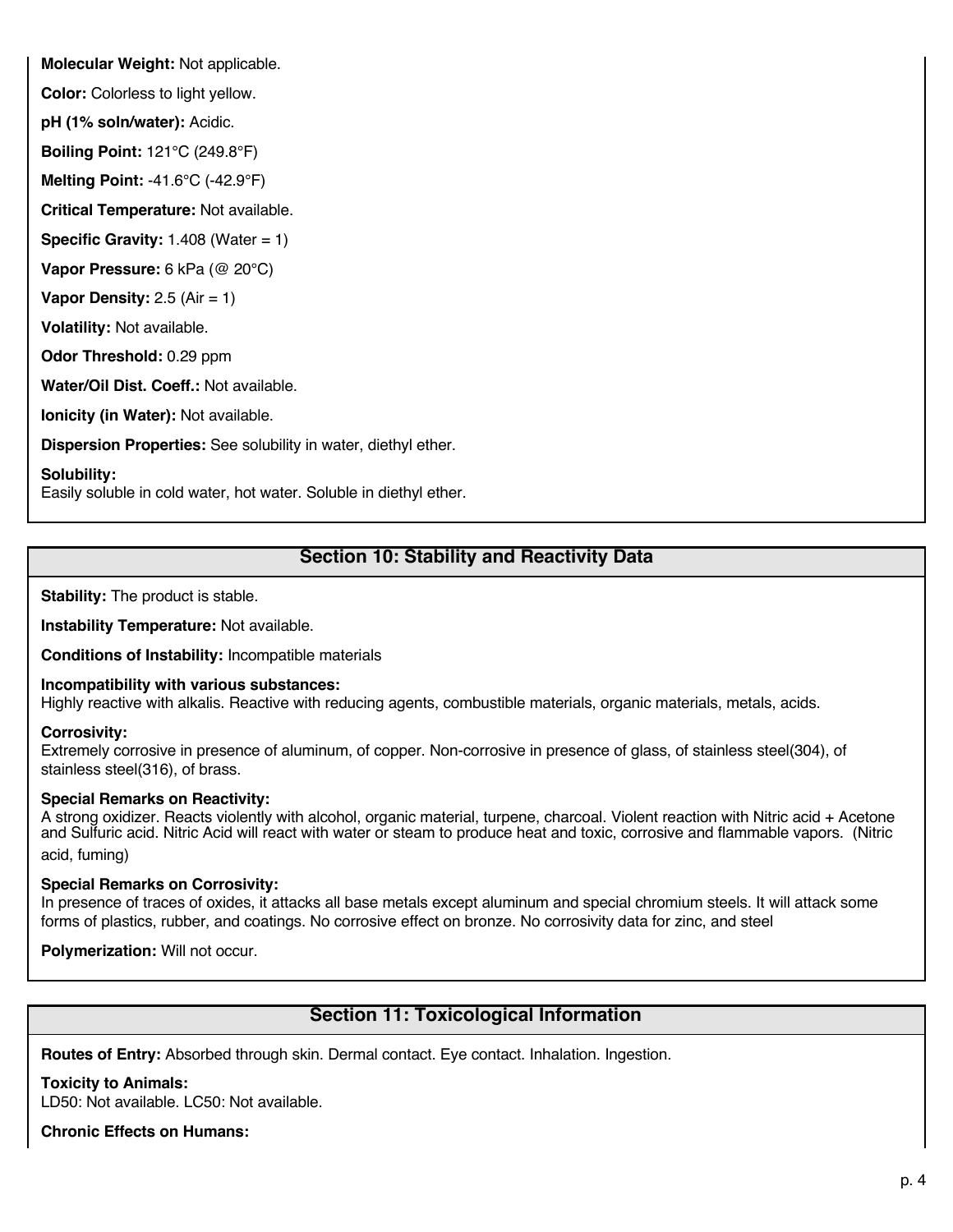Contains material which may cause damage to the following organs: lungs, mucous membranes, upper respiratory tract, skin, eyes, teeth.

# **Other Toxic Effects on Humans:**

Extremely hazardous in case of inhalation (lung corrosive). Very hazardous in case of skin contact (corrosive, irritant, permeator), of eye contact (corrosive), of ingestion, .

**Special Remarks on Toxicity to Animals:** LDL - Lowest Published Lethal Dose [Human] - Route: Oral; Dose: 430 mg/kg (Nitric acid, fuming)

# **Special Remarks on Chronic Effects on Humans:**

May cause adverse reproductive effects (effects on newborn and fetotoxicity) based on animal data. (Nitric acid, fuming)

### **Special Remarks on other Toxic Effects on Humans:**

Acute Potential Health Effects: Skin: Severely irritates skin. Causes skin burns and may cause deep and penetrating ulcers of the skin with a characteristic yellow to brownish discoloration. May be fatal if absorbed through skin. Eyes: Severely irritates eyes. Causes eye burns. May cause irreversible eye injury. Ingestion: May be fatal if swallowed. Causes serious gastrointestinal tract irritation or burns with nausea, vomiting, severe abdominal pain, and possible "coffee grounds" appearance of the vomitus . May cause perforation of the digestive tract. Inhalation: May be fatal if inhaled. Vapor is extremely hazardous. Vapor may cause nitrous gas poisoning. Effects may be delayed. May cause irritation of the mucous membranes and respiratory tract with burning pain in the nose and throat, coughing, sneezing, wheezing, shortness of breath and pulmonary edema. Other symptoms may include nausea, and vomiting. Chronic Potential Health Effects: Repeated inhalation may produce changes in pulmonary function and/or chronic bronchitis. It may also affect behavior (headache, dizziness, drowsiness, muscle contaction or spasticity, weakness, loss of coordinaton, mental confusion), and urinary system (kidney faillure, decreased urinary output after several hours of

# **Section 12: Ecological Information**

**Ecotoxicity:** Not available.

**BOD5 and COD:** Not available.

**Products of Biodegradation:**

Possibly hazardous short term degradation products are not likely. However, long term degradation products may arise.

**Toxicity of the Products of Biodegradation:** The products of degradation are less toxic than the product itself.

**Special Remarks on the Products of Biodegradation:** Not available.

# **Section 13: Disposal Considerations**

**Waste Disposal:**

Waste must be disposed of in accordance with federal, state and local environmental control regulations.

# **Section 14: Transport Information**

**DOT Classification:** Class 8: Corrosive material

**Identification:** : Nitric acid UNNA: 2031 PG: II

**Special Provisions for Transport:** Marine Pollutant

# **Section 15: Other Regulatory Information**

### **Federal and State Regulations:**

New York release reporting list: Nitric acid, fuming Rhode Island RTK hazardous substances: Nitric acid, fuming Pennsylvania RTK: Nitric acid, fuming Florida: Nitric acid, fuming Minnesota: Nitric acid, fuming Massachusetts RTK: Nitric acid, fuming